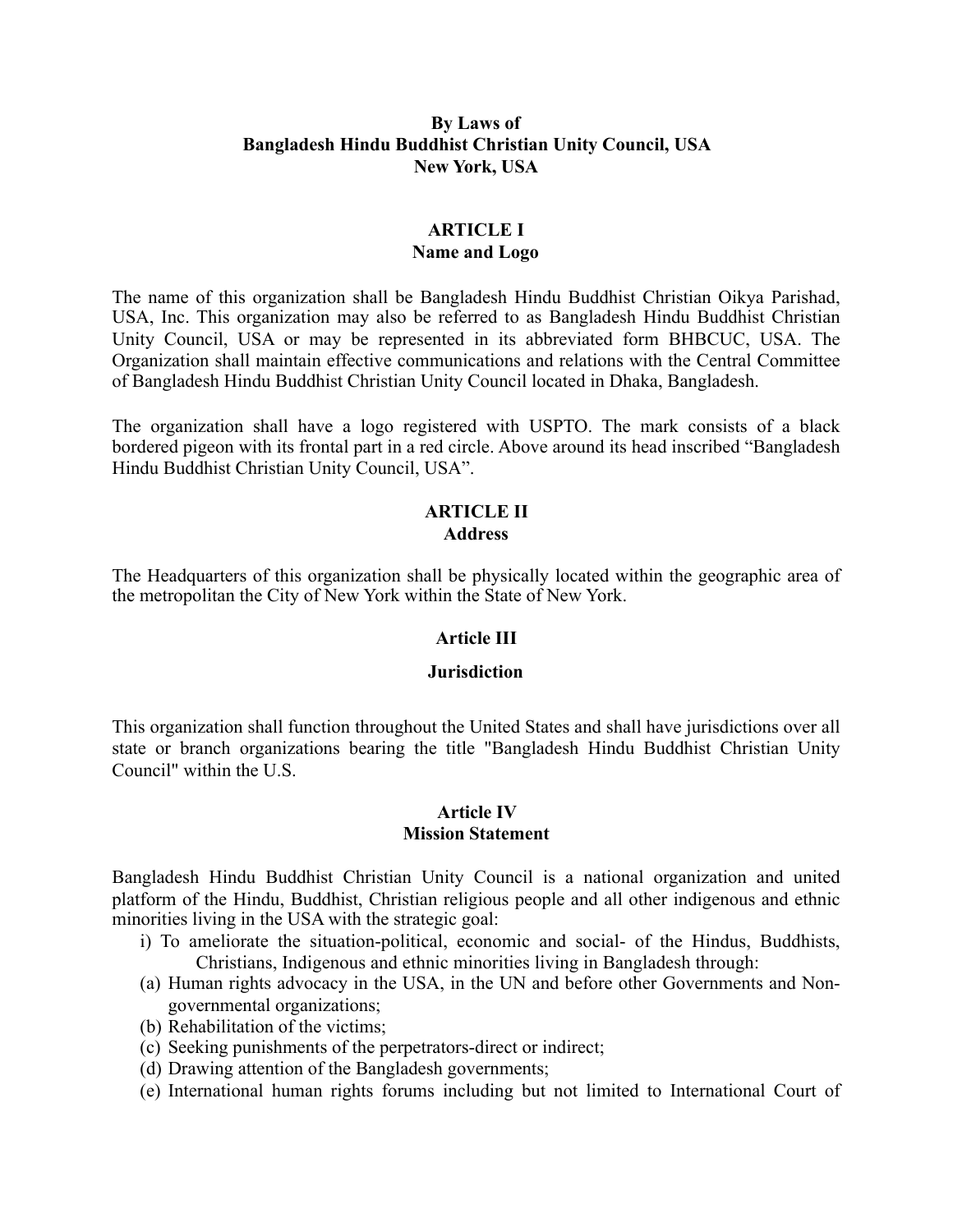Justice, UN Human Rights Commission etc.;

- (f) Asking and recovering compensations from the Government of Bangladesh for the victims of atrocities due to the direct action(s), negligence, inability, connivance of the Government, its different departments, agencies or by the private group or groups;
- (g) Holding the Government of Bangladesh responsible and accountable in all relevant world forums;
- ii) To help religious, indigenous and ethnic minorities of Bangladeshi origin in seeking remedy for the past injustices, and
- iii) To ensure religious freedom and equal rights both in theory, under the Constitution of Bangladesh and other international Human Rights instruments, and in practice.
- iv) To provide framework for adequate protections for the religious and ethnic minorities of Bangladesh from future violations against them through awareness, advocacy, interfaith dialogues, and other peaceful and legal means.
- v) To ensure religious freedom, equal civil, political and social rights by promoting, fostering, and upholding the principal tenets of Independence War of Bangladesh, particularly the Secularism, as well as ensuring a just, peaceful, dignified and humane living environment for all religious, indigenous and ethnic minorities in Bangladesh based on equal rights and equitable and proportionate representations in legislature, executive and in judiciary of Bangladesh.

### **ARTICLE V Advisory Board**

The Board, by resolution adopted by a majority of the entire Board, may designate an Advisory Board. Such Advisory Board shall consist of persons who are support in the purpose and principles of the Organization. The advisory Board and each member thereof shall serve at the pleasure of the Board of Governors. Any vacancy in the Advisory Board may be filled and the Board may remove any member of the Advisory Board, either with or without cause. The Advisory Board individually or collectively shall advise the Board as to any matters that are put before it by the Board concerning the organization. The Advisory Board shall not have or purport to exercise any powers of the Board nor shall it have the power to bind the Organization in any manner.

### **ARTICLE VI Chapters**

- i) Members residing or working in a given state, county, municipality, or a regional or metropolitan area may form a chapter, or members may join or form virtual chapters that are not tied to a geographic region.
- ii) A chapter shall consist of no fewer than eleven members, formulate bylaws consistent with these bylaws, convene and operate for the stated purpose of the national organization, and elect its officers.
- iii) Chapters shall be chartered by the national organization upon meeting these requirements.
- iv) The policies and programs of each chapter shall be defined by its members so long as such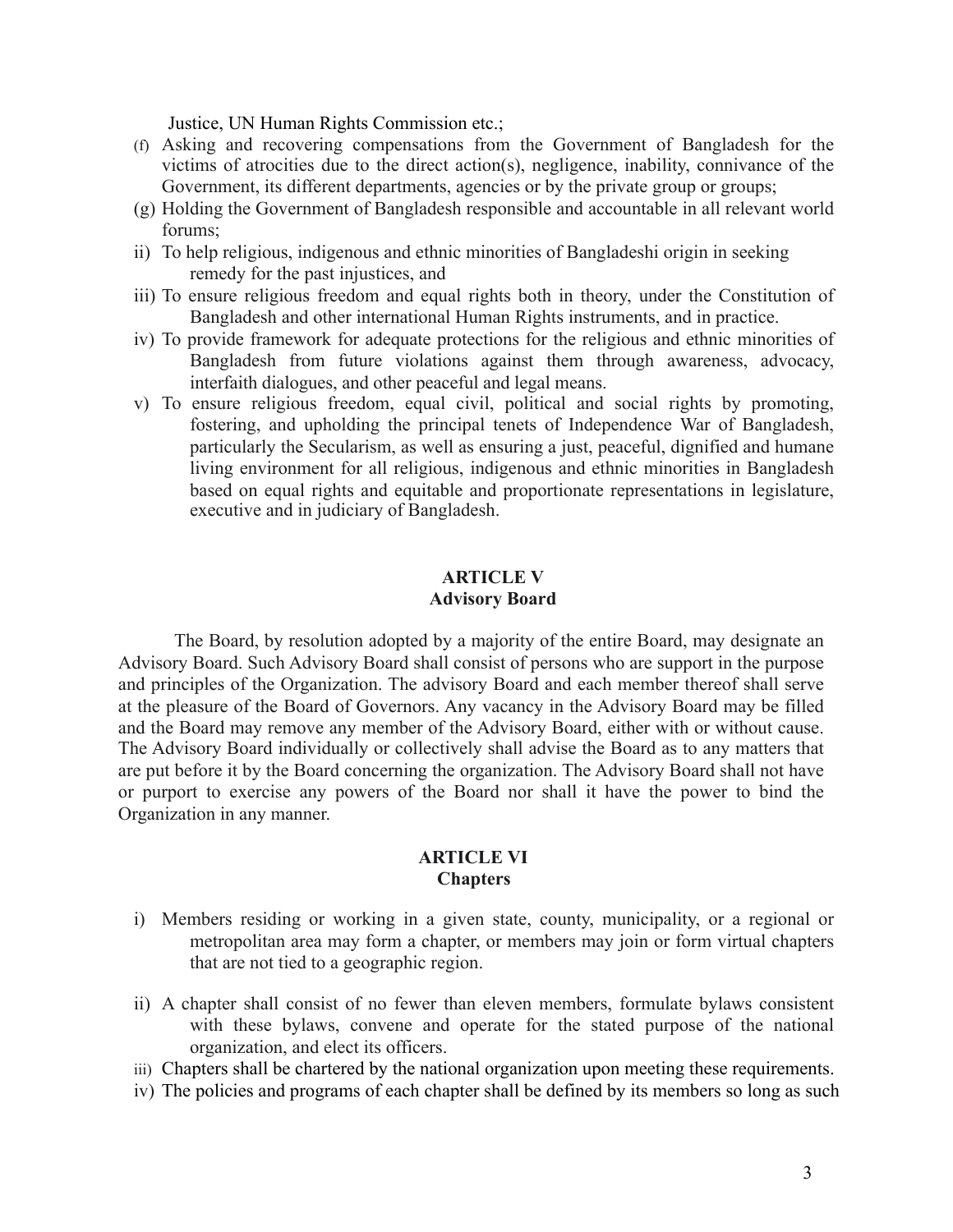policies and programs are not contrary to those enacted by the national bylaws.

- v) Membership in a chapter and voting privileges in the election of chapter officers shall be open to all members who meet the chapter dues and length-of-membership requirements, if any; provided however that members may be voting members of only one chapter.
- vi) Each Chapter shall elect one person to act as liaison between the Chapter and national Executive Committee and s/he shall be ex officio member of the national Executive **Committee**
- vii)Provisions regarding requirement of certain number/percentage of personal presence in meetings may not be applicable to the members so selected by any Chapter(s). They may fulfill this requirement through proxy voting.

The policies and programs of each state organization shall be defined by its members and chapters so long as such policies and programs are not contrary to those established by the national bylaws. Chapter(s) formed in any given geographic area shall work primarily with the State organization of the given State. Virtual Chapter(s) shall work closely with the national organization.

#### **ARTICLE VII International Affiliates**

The national organization may establish affiliates or may affiliate with existing organizations in other countries to promote the cause of minority Hindu, Buddhist, Christian and indigenous people of Bangladesh.

### **ARTICLE VIII**

### **Board of Governors**

As an entity of the state, nonprofit organizations are guided by laws created by both Federal and State governments. The responsibility to set policies consistent with the public mission and purpose of the organization, oversee the operation, and to ensure its conformance with the law shall be vested on the Board of Governors. Board of Governors shall assert its authority to secure that the nonprofit's mission is fulfilled and the organization is held accountable to the government, its members, and to the general public. **A member of the Board of Governors shall be elected for a period of three years.** 

Board of Governors shall formulate its internal **operating structure** as it see fit besides mandatory appointment of a **Chairman** and **Member Secretary** from its rank, by internal election or selection, at the beginning of the new term subject to restructure as may be necessary or in the events of vacancies to serve out the remainder of the term. These officials shall have NO executive power or extraordinary privilege except facilitating the meetings of the Board of Governors and communicating the Board's decisions. All members of the Board of Governors shall be coequal. Members of Board of Governors, if so desire, may attend at the Executive Committee meetings and participate in its deliberations and decision makings.

The Board of Governors shall be comprised of 15 members including three Presidents, Secretary and Treasurer of the Executive Committee. The latter five members shall be ex-officio members of the Board.

i. The three Presidents, one from each of the three religious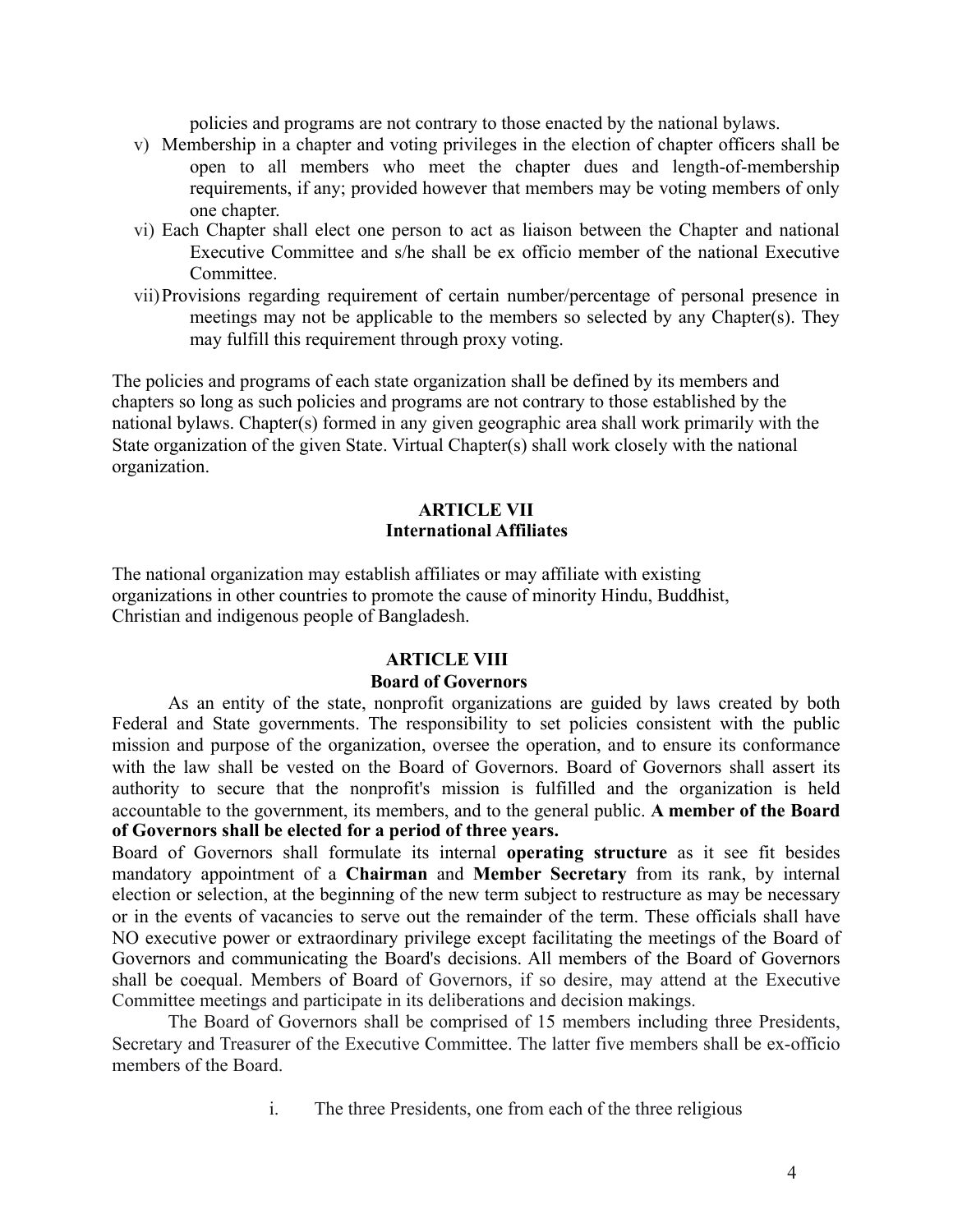communities in the organization, shall sit on the Board of Governors in "ex officio" capacity and enjoy the full faith and prestige as the members of the body.

ii. **General Secretary** and the **Treasurer** shall sit on the Board of Governors in "ex officio" capacity and enjoy the full faith and prestige as the members of the body.

## **A. Powers.**

- (i) The Board of Governors is the governing board of the Organization and it supervises, manages, and controls all of the affairs and business activities, and establishes all of the policies of the Organization.
- (ii) The Board shall supervise the election of Governors and officers and, if there is a vacancy in an elected Governorship or office, fill that vacancy, as set out in these Bylaws.
- (iii) The Board acts as an appellate body to hear charges brought against a Chapter officer or member seeking that individual's removal from Chapter office or membership.
- (iv) By an affirmative vote of two-thirds of the Governors present and voting at a meeting, the Board of Governors may take whatever disciplinary action against a Member of the Organization it deems appropriate upon:
	- (1) The report, communication, recommendation by the Executive Committee or by any member of good standing; or

(2) The report and recommendation of a Chapter on matters involving misconduct in a professional relation or misconduct of any nature warranting disciplinary action against the Member;

(3) Its own initiative, whether the Member belongs to the national organization or to any Chapter.

### **B. Initial Board of Governors.**

The initial Board of Governors shall be selected at first meeting of the Board including those individuals named in the Association's Articles of Incorporation and other individuals as nominated by the members of the Convening Committee,

The Board of Governors shall be comprised of the three Presidents, Secretary, Treasurer, and other who will be elected by the Membership (the **"Elected Governors").** 

Attendance requirements shall equally apply to all members of the Board of Governors, Executive Committee and Members to be aspiring to be eligible to vote in the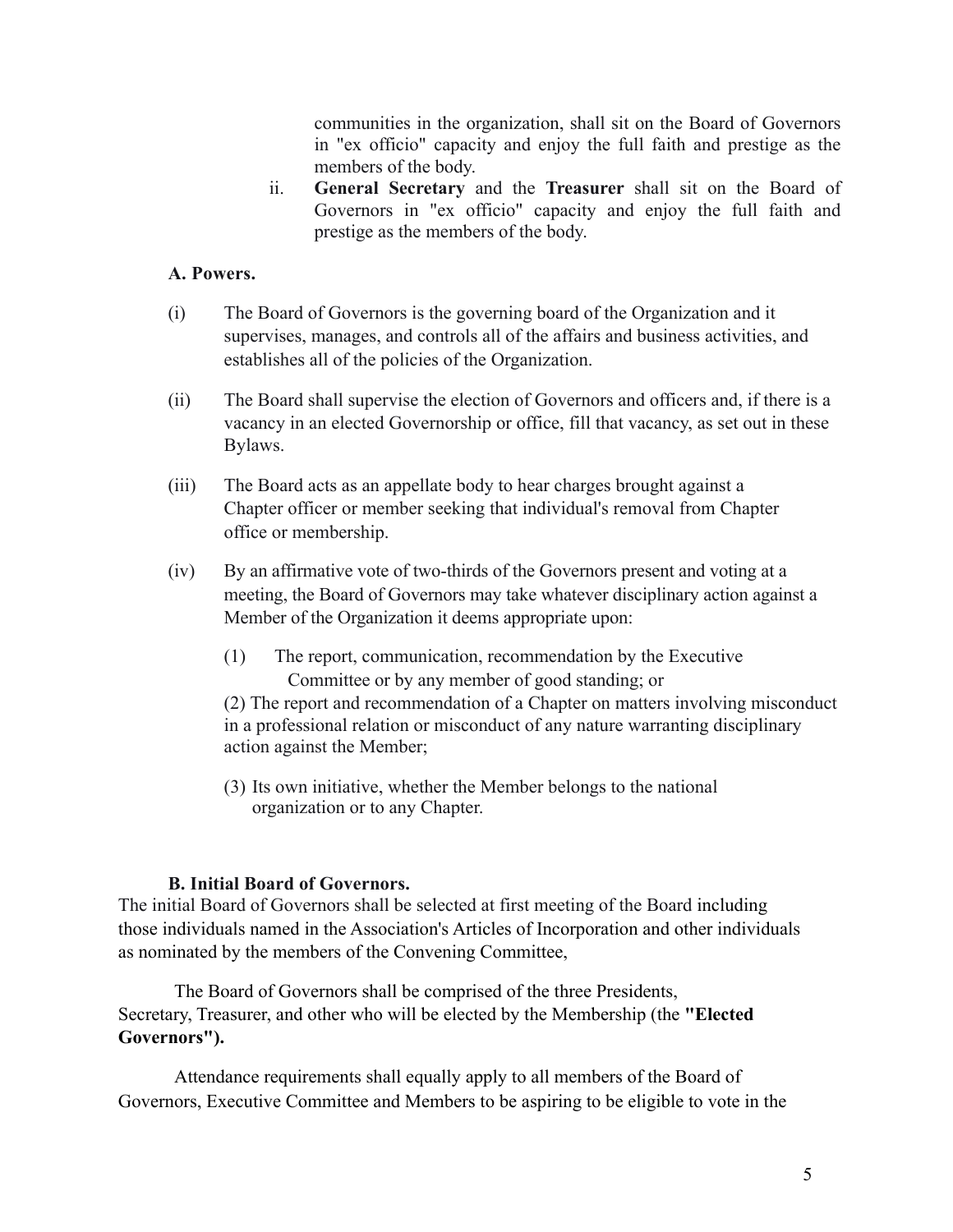## AGM.

If any member of the Board of Governor, Executive Committee fails to attend 50% of the meetings/events in a given year s/he shall be deemed to have abandoned their respective position and voting right, as the case may be, but s/he shall remain as a general member of the organization. Member of the Board of Governor shall serve for 3 years or until his/her removal, resignation from or abandonment of the position, whichever comes first.

# C. **Resignation.**

- (a) A Governor may resign at any time by delivering a signed notice of resignation to the Executive Director or the Secretary of the Organization.
- (b) A resignation is effective when the notice is delivered unless the notice specifies a later time.

# D. **Removal.**

# (a) **Removal by the Board of Governors.**

- (I) A Governor may be censured, suspended, or removed by an affirmative vote of two-thirds of the Governors present and voting at a meeting after a fair hearing held before the Board of Governors.
- (II) A Governor may appeal the decision of the Board of Governors to the Membership, which may overrule the action of the Board of Governors by a majority vote of the Members in good standing present and voting at a meeting of the Members.

## E. **Removal by the Members.**

A Governor may be removed by action of the Members only for cause by a majority vote of the Members in good standing present and voting at a meeting of the Members.

- (i) For purposes of this Section  $4.8(B)$ , "cause" means:
- (ii) A Governor ceases to meet the requirements for Membership of the Organization as set forth in the byelaws of the Organization.

## F. **Selection of a Governor in case of Death, Resignation or Removal:**

In case of a member of the Board of Governors resigns, is removed or his/her post becomes vacant due to his/her death the BoG may elect a new Governor for the rest of the period of his/her term.

### **ARTICLE IX Executive Committee:**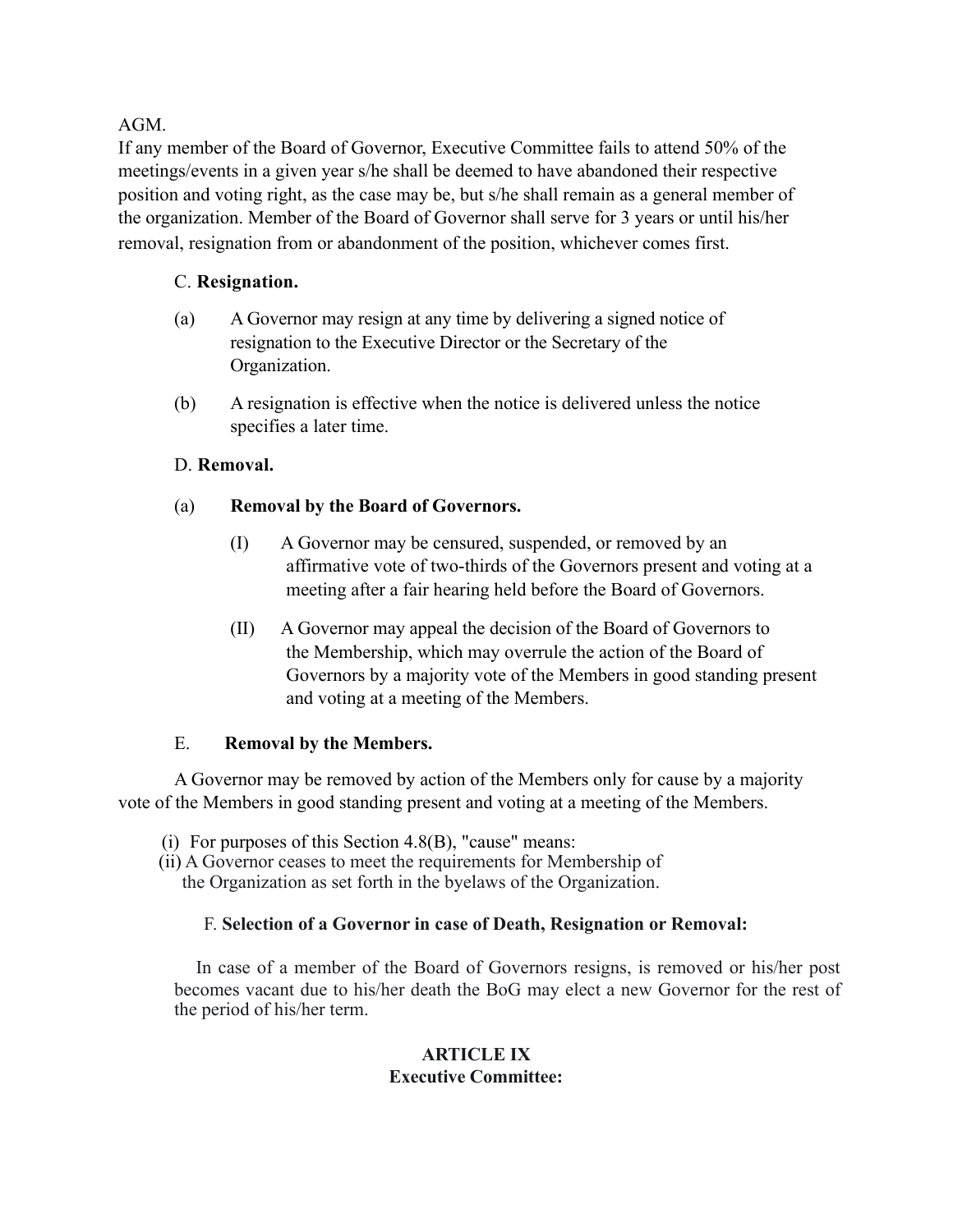The organization's committee may be comprised of 71 members in total but the Board of Governors may increase the number to accommodate more leaders for the benefit of the organization. It shall function according to the by-laws of the organization as adopted. It shall also operate within the rules and guidelines set during regular meetings and AGM. The number of members may be increased by the Executive Committee with prior consent by the Board of Governors. This increase in number of the Executive Committee requires to be approved by the next AGM.

## **ARTICLE X Membership**

i) **Qualification:** All Hindus, Buddhists, Christians, Indigenous people of Bangladeshi origin of the age of 18 or older who live in the USA who conform to the mission and goal of the organization shall be eligible to apply for memberships.

Process: after the words "approval by the" new words "Board of Governors and the" shall be inserted. (before it was by the Executive Committee only. But in view of the fact that now we have smaller BoG and Exec Comt everyone can join and decide).

After ii) Process and before iii) Fee: a new sub-paragraph iii)

Classification of Members: To run the organization efficiently there shall two categories of members: i. Member and ii. General Member.

- i. Member: Members of the organization shall be entitled to take part in decision making process including but not limited to casting their votes in electing/ selecting BoG, Executive Committee and in accepting/approving a new Member or General Member. BoG and Executive Committee shall be responsible in making decisions to include/elevate a General Member and offer Membership based on his/her loyalty, dedication, contribution and future potential of that general member.
- ii. General Member: All Hindus, Buddhists, Christians, Indigenous people of Bangladeshi origin and of the age of 18 or older who live in the USA and who conform to the mission and goal of the organization shall be eligible to apply for membership. Any application for membership shall be considered as an application for General Membership.

Sub-paragraph iii) of Article X (previously V) shall be replaced with the following subparagraph iv)  $&$  v):

iv) Fees: A minimum of \$20 a month fee shall levied on a Member totaling minimum \$240 a year. This fee can be paid each month or in full in the beginning of the year. A General Member shall pay a minimum fee of \$10 per month or minimum \$120 a year. The fee of \$120 can be paid in full at the beginning of the year.

v) Life Membership: Any Member or General Member can be a Life Member of the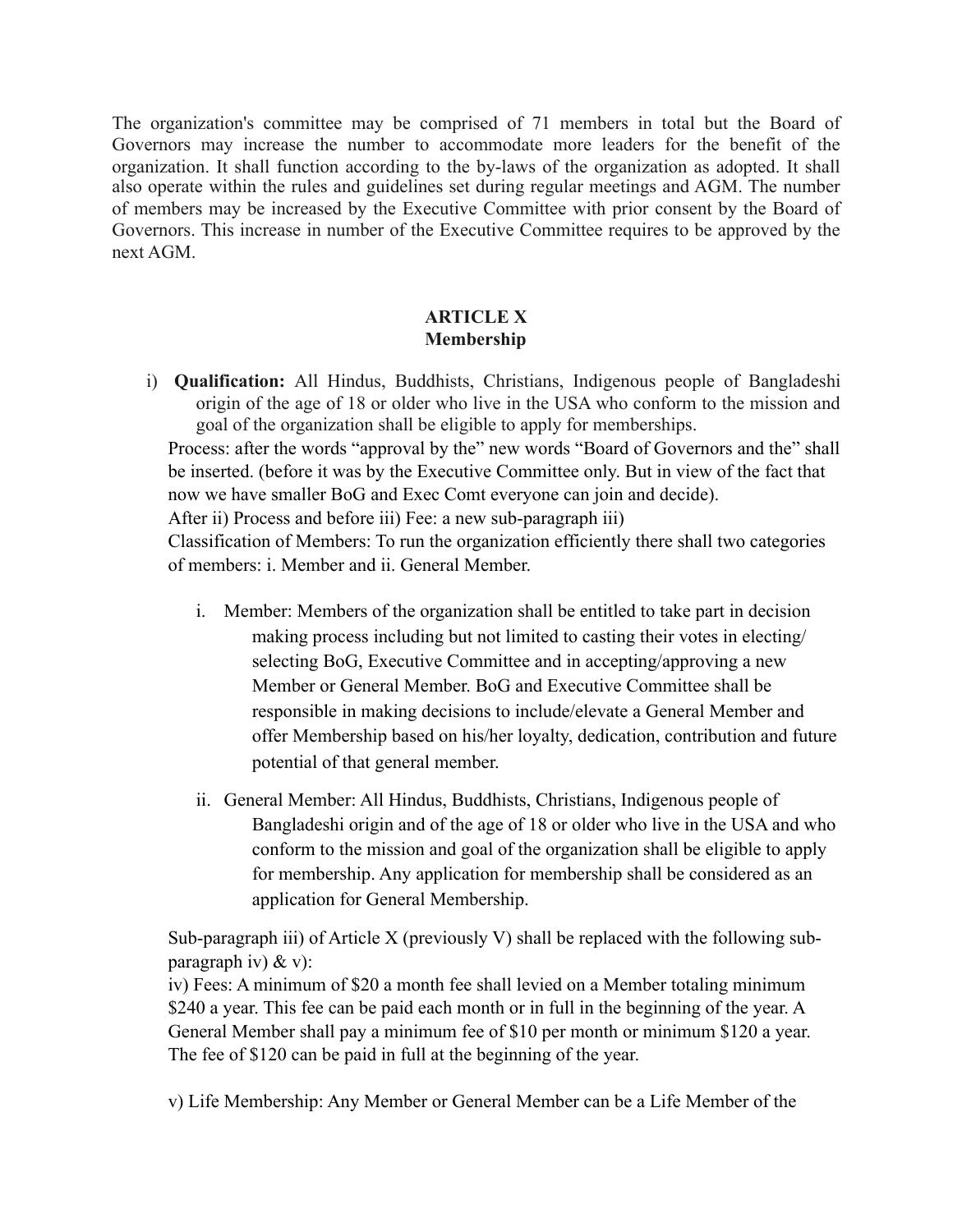organization by paying \$500 at one time. Life members of organization will not be subject to renewal of the membership. But the condition of attendance shall remain applicable for Members to be eligible for voting in any decision making process. A Member who becomes a Life Member by making payment of \$500 may be moved his Membership to General Membership if s/he fails to attend at least 50% meetings and other programs of the organization for consecutive two years without sufficient and valid reason to the satisfaction of the BoG and Executive Committee. A member of the BoG shall pay \$300 in addition to Membership fee of minimum of \$20 per month or, in case of a Life Member, even after payment of \$500. This provision prevails notwithstanding any other provision may therein in the Bye-laws in contradiction to it.

## **II. Limitations:** A member in good standing shall-

- a. Be a member in the organization for at least one year.
- b. Not be more than six (6) months in arrears of his/ her membership dues.
- c. Attend or participate in at least 50% of all the events, activities, and/or the required meetings covering two-year period.
- d. Not be a subject of disciplinary proceedings.
- e. Not convicted of any crime, felony or crime involving moral turpitude.

## **Article XI**

### **Organizational Structure**

**I. Executive Committee (EC):** The Executive Committee shall be the face of the organization to public in general. The organization's Executive Committee may be comprised of **71** members in total excluding the Board of Governors. It shall function according to the by-laws of the organization as adopted. It shall also operate within the rules and guidelines set during regular meetings and AGM. The number of members may be increased by the Executive Committee with prior consent by the Board of Governors. This increase in number of the Executive Committee requires to be approved by the next AGM.

There shall be three Presidents representing all three religious communities-Hindu, Buddhist and Christian, One General Secretary, One Treasurer, Twenty Secretaries, and twenty six Executive Members.

**Executive Committee:** The Executive Committee is the primary functioning body of the organization empowered with running the day to day operations of the organization. The Executive Committee shall be consisted of the following offices:

> i. **President:** The President shall preside at the Executive Committee meetings, provide executive leadership at all levels of the organization, and approve all formal communications and statement of policies for the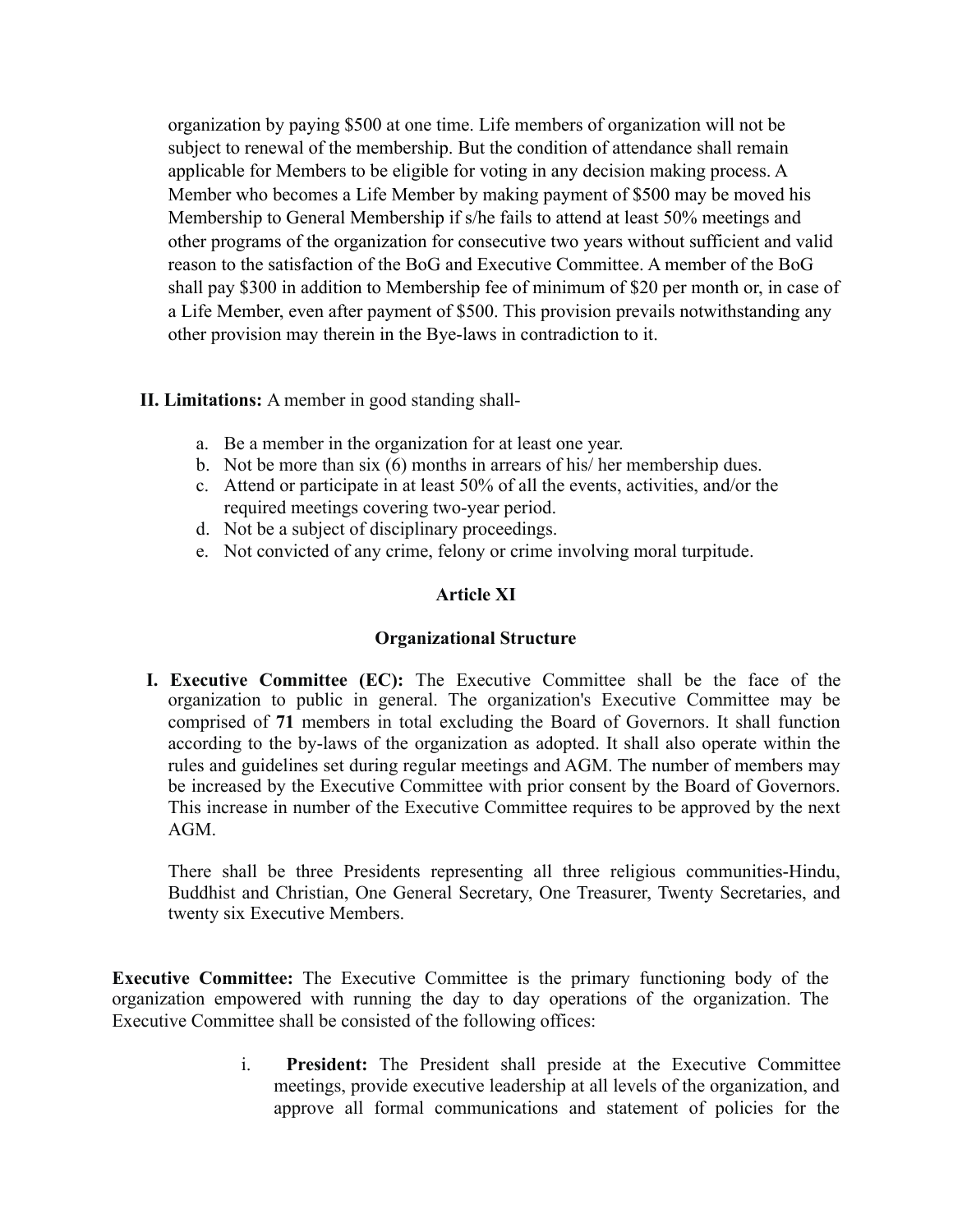Foundation. He/She shall present at each Annual General Meeting an annual report of the organization. He/she shall ensure all books, reports, and certificates required by law are properly kept or filed. He/She shall have such powers as may be reasonably construed as belonging to the Chief Executive of any organization. The Presidents from the three communities shall chair the organization's meetings and dispense executive authority by rotations.

**Secretariat:** The Secretariat under the leadership of the Executive

Presidents and General Secretary and with supervision of the General Secretary and Joint Secretaries shall implement the directives of and shall be accountable to the Board of Governors. Distribution of responsibilities among the secretaries shall be administered by the General Secretary during orientation according to the standard practice and precedence, and in consultation with the Executive Presidents.

Secretariat shall be comprised of, but not limited to, the following departments:

- (a) One (1) General Secretary
- (b) Four (4) Joint Secretaries
- (c) Four Organizing Secretaries
- (d) One (1) Publication Secretary
- (e) One (1) Foreign Affairs Secretary
- (f) One (1) Legal Affairs Secretary
- (g) One (1) Education & Cultural Secretary
- (h) One (1) Tribal & Indigenous Affairs Secretary
- (i) One (1)) Research & Legislative Affairs Secretary
- (j) One (1) Women's Affairs Secretary
- (k) One (1) Communication & Publicity Secretary (1)
- (l) One (1) Information & Technology Secretary
- (m) One (1) Joint Treasurer
- (n) One (1) Office Secretary

The Joint Secretaries and the Organizing Secretaries shall oversee the organization's activities in specific geographic area(s).

- iii. **Treasurer:** Treasurer shall have the care and custody of all monies belonging to the organization and shall inform the Presidents and the General Secretary of the organization's financial health fully and timely. S(h)e shall reimburse all expenses duly approved by the President, General Secretary and/or by the appropriately designated representative of the organization, and provide written periodic statement of the organization's accounts and finances to the Executive committee and/or at the Annual General Meeting.
- iv. **Executive Member:** Executive Member shall commit to and be an advocate for the organization, gain understanding of how it fulfills its mission, and support fellow committee members and staff. S/he shall prepare for and attend meetings regularly, participate in the decision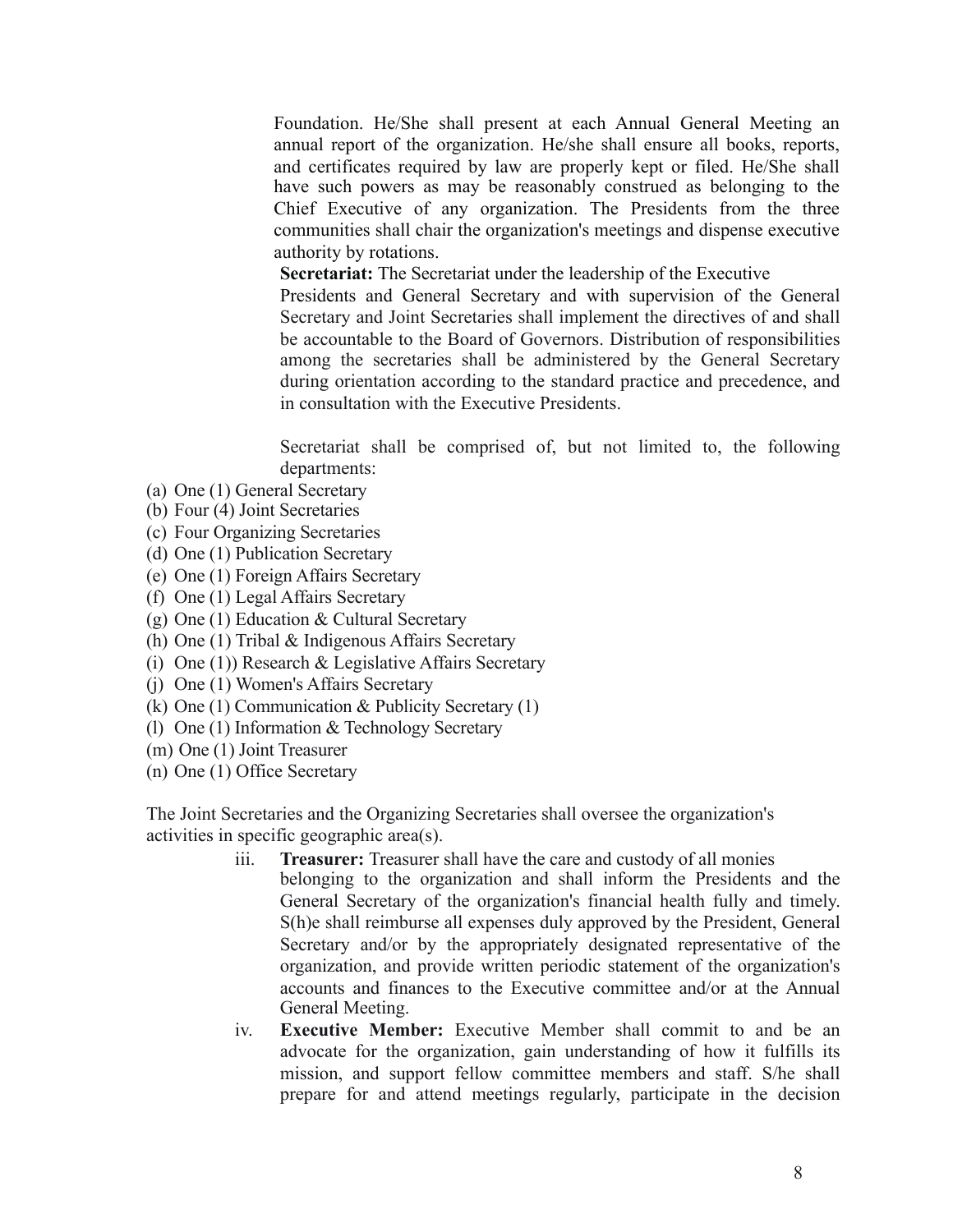making process by asking questions or putting forth proposals, and work to implement the decisions of the majority and perform other incidental and special responsibilities that the position entails.

#### **Term of The Certain Members of the Executive Committee:**

Presidents and the General Secretary of the Organization shall not be eligible to be elected for more than two (2) consecutive terms.

II. Supporters: The organization may register, as supporters, any interested individual belonging to and irrespective of their ethnicity, country of origin, religious affiliation or nonreligious (including but not limited to atheist, skeptic, humanist, LGBT etc.) person or groups who conform to the mission of the organization and function within the constraints of the its bylaws. Supporters may be required to fill out a prescribed form. Supporters shall NOT be entitled to exercise membership privileges. Their payment(s) and participation to the organization shall be voluntary.

### **Article XII**

### **Accounts & Finance**

- I. **Fiscal Year:** The fiscal year of the Organization shall be following the Christian calendar year.
- II. **Revenue:** The revenue of the organization shall be obtained through membership dues, donations, grants, and all other fundraising means allowed by law.
- III. **Collections & Deposits:** All contributions/ donations shall be accepted and collected only in the name of the organization. All funds shall be deposited immediately, not later than three (3) business-days, to the credit of the organization in the designated bank account operated in the name of the organization.

No subscription, grant, donation shall be accepted by any member without being so nominated by the Executive Committee delivering receipt printed and prescribed by the Organization for the same amount.

- IV. **Use of Funds and Properties:** The funds, resources, material and intellectual properties of the organization shall be used only to conduct the activities of the organization.
- V. **Authorization:** The Executive Committee shall authorize and approve all expenditures within the limits of these by-laws. Any one of the three Presidents and Treasurer shall jointly maintain the accounts. All bank checks for payment or cashing shall have to be jointly signed at least by one of the Presidents or Secretary and the Treasurer; and in absence of the Treasurer by the Joint Treasurer.
- VI. Voucher: All expenses and payments on behalf of the organization shall be vouched for by receipt/bill and shall be preserved by the Treasurer and General Secretary for a period of minimum six years in the office.
- VII. **Oversight:** All expenses and payments on behalf of the organization shall be subject to review by the Board of Governors.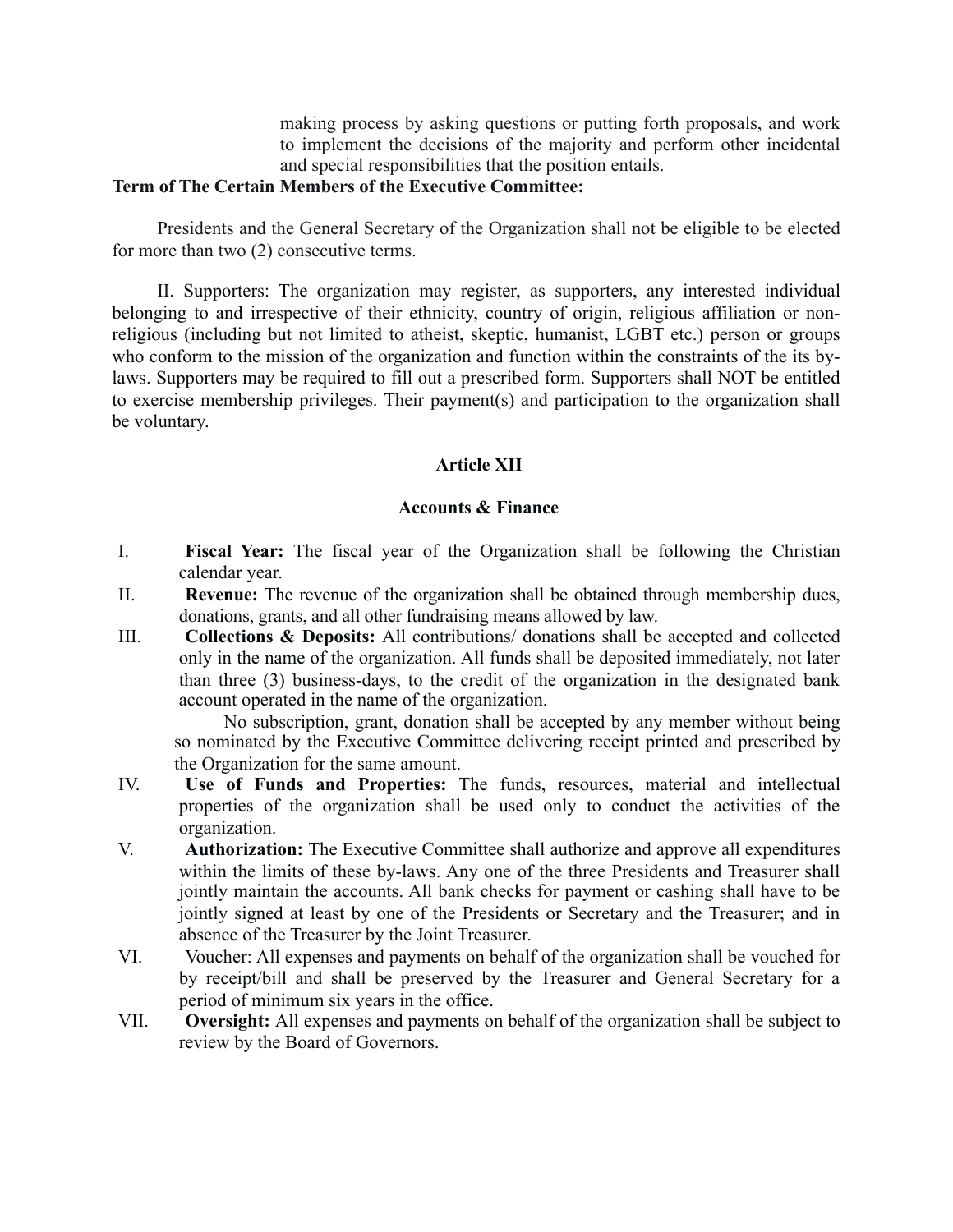### **Article XIII**

#### **Methods of Election**

I. Only the inaugural committee of the organization shall be selected by the members of the Convening Committee formed on November 2014 and sub-Committees as formed later by the Convening Committee, and presented to the newly formed organization's General Convention for ratification. All subsequent committees shall be commissioned according to the democratic processes enshrined in the by-laws. Inaugural committee shall be exempt from any procedural challenge.

- II. All Committees shall be formed at the conclusion of the Committees' term through secret ballots by the eligible voting members or through negotiated methods of selection or other viable processes approved by the General Membership.
- III. A special "Rules Committee" may be impaneled jointly by the committees (Board of Governors and Executive Committee) well in advance of the formation of the new committee. The adaptation of the election method(s) shall be made at special "Rules Committee" meetings at least two weeks (15 days) prior to the election or selection date. The Rules Committee shall have no more than 11 (eleven) members in it and the members may not run for any positions in the committee. Recommendation of the Rules Committee governing the election or selection process may require approval by the Board of Governors.
- IV. Members with good standing in the organization for at least one year shall be eligible to run for positions in the committee.
- V. Adequate representations from all the three religious groups shall be ensured as much as possible when electing or selecting members in the committees.
- VI. All members of the Board of Governors and the Executive Committee shall take oath in a prescribed manner and form upon their election/selection. One of the Immediate past Presidents shall conduct the oath taking ceremony.

### **Article XIV**

### **Meeting**

- I. Each committee shall meet whenever necessary but at least once every 3 (three) months.
- II. Members of the Board of Governors shall have the authority to participate in the Executive Committee meetings as observers without voting privileges.
- III. Extraordinary meetings of the "organization" (i.e. Special General Meeting, Joint Meetings, etc) may be called periodically or in emergent circumstances only by the Board of Governors.
- IV. The entire membership in the organization shall meet once in every year for "Annual General Meeting (AGM)" to be called by the Board of Governors.
- V. All joint meetings shall be chaired by the Chairman of the Board of Governors and conducted by one of the three presidents who may be dispensing the Presidents' executive duties at the time.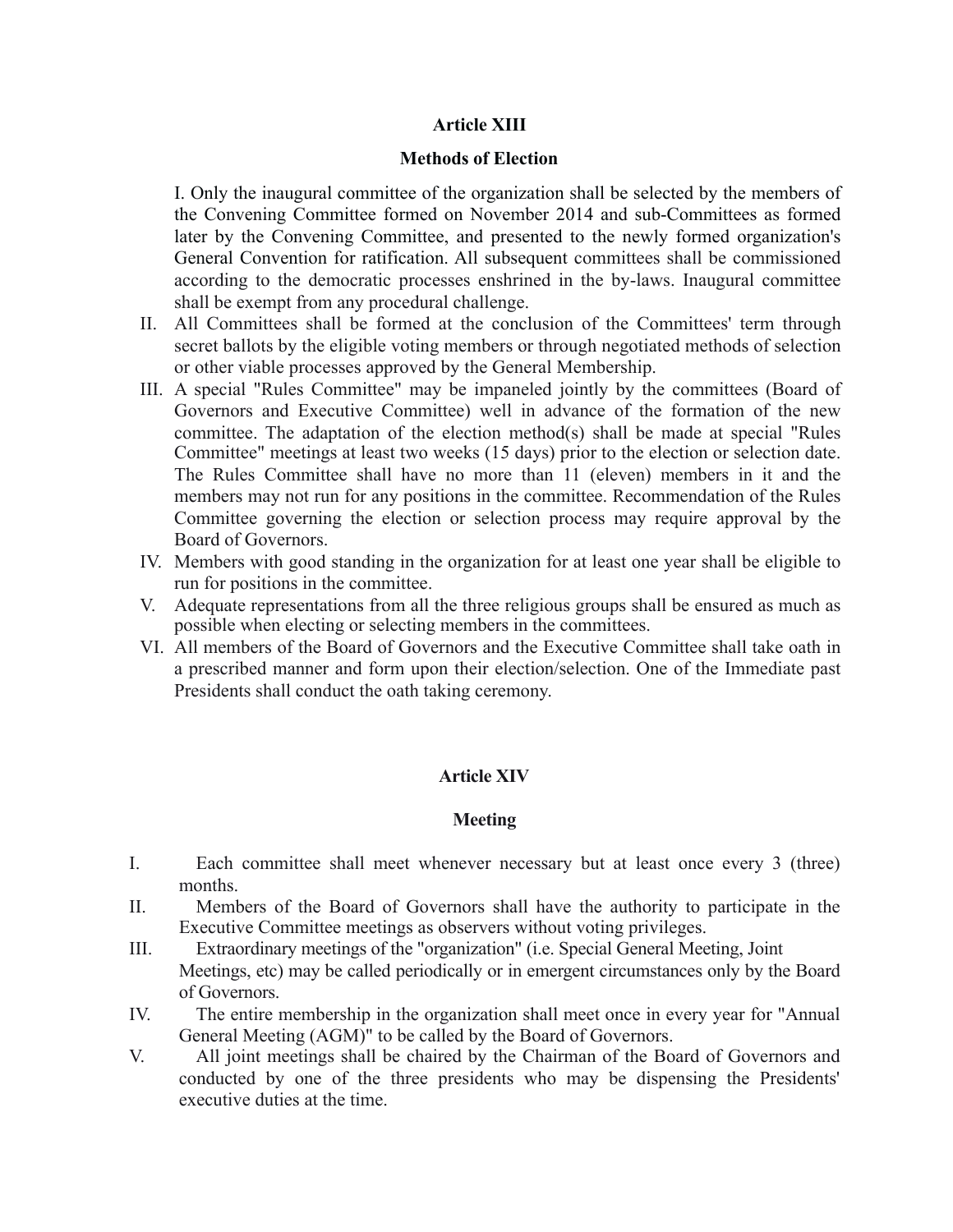- VI. Motions in the Annual General Meeting (AGM) and Executive Committee meeting shall be approved by simple majority of the officials in attendance.
- VII. Motions in the Board of Governors shall be approved by two-third majority of the officials in attendance.

**All meetings are subject to quorum and notice requirements.** 

### **Article XV**

### **Conducting Meetings**

- i. All members who would like to join any deliberation shall do some homework on the agenda.
- ii. Shall be respectful of the time allotted and shall try to finish within the time so determined at the meeting.
- iii. All speeches shall be addressed at the Chair of the meeting, not to any individual member.
- iv. Anyone having difference of opinion shall mention that without mentioning the name of the member, but for the sake of convenience, if mentioning the name of the member is necessary, it shall be in a very respectful manner.
- v. Any deliberation made and decision taken by the Committee may not be discussed with press/media or any other person without the prior consent of the Committee.
- vi. Only the person(s) authorized by the organization shall make announcement(s) of any program, comment(s) on any news item in line with the decision of the meeting.
- vii. In case of emergency any President of the Organization may express their reaction in consultation with other Presidents, Secretary and other available members that they deem necessary at that moment.
- viii. Executive Committee shall take necessary step(s) to record-both audio and video of all the deliberations and discussions in the meeting(s) for future reference(s).

The Members of the Organization are expected that:

- i. In no circumstance they will not raise voice to any and/or all other members.
- ii. They will restrain from making indecent, disrespectful utterances, gestures or manners to any or all other members or any other person--directly, indirectly or by insinuation in any given meeting or in public.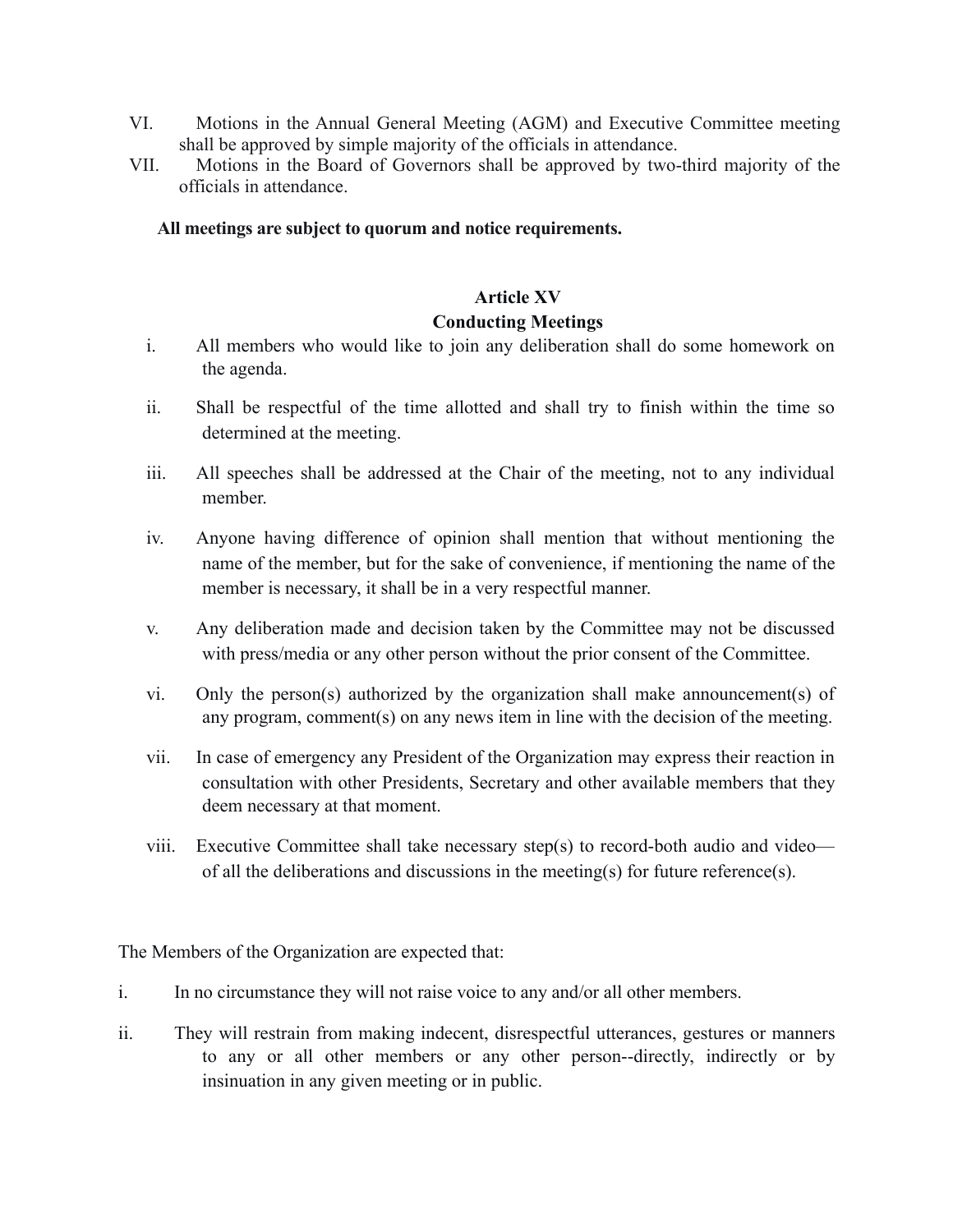iii. They do not interrupt any member who is speaking with the permission of the Chair. As everyone may have their turn the members should jot down your thought(s)/point(s), and wait for their turns.

No unnecessary reference of the past shall be made.

### **Article XVI**

### **Notice**

- I. At least 2 weeks (15 days) notice shall be given for Election and Annual General Meeting (AGM) or Special General Meetings or Joint Meetings.
- II. At least 1 week (7 days) notice shall be given for regular meetings of Board of Governors or the Executive Committee.
- III. Emergency meetings can be held with a notice of at least 3 (three) days or less.

## **Article XVII**

#### **Quorum**

- I. Attendance of the one third (33%) of the total membership shall be required to transact business at the Annual General Meeting (AGM), Special General Meeting (GM) or Joint Committee meetings.
- II. Presence of the one-fifth (20%) of the committee members shall be required to transact business at the Executive Committee meetings.
- III. Presence of the two-third (67%) of the Board of Governors shall be required to transact business at the Board of Governors' meetings.
- IV. No quorum shall be required to reconvene an adjourned meeting with **identical** agenda; notice requirements shall apply. The requirement of attendance in the meetings shall not be taken mechanically. The extra-ordinary situation being faced by any member during the time in question shall be considered in good faith by the EC and BoG. The BoG can waive/condone or make exception to this requirement case-by-case basis for the benefit of the organization.

## **Article XVIII**

### **Disciplinary Action**

Charge(s) of violation(s) and conflict of interest with regards to the organization's mission may be brought against any member of any committee or any officer by any member of any committee or by any officer. The Board of Governors shall have the sole authority to punish, admonish, censure, or dismiss any member, staff or committee of any status in the organization for evident detrimental and subversive acts committed against the organization or its interests